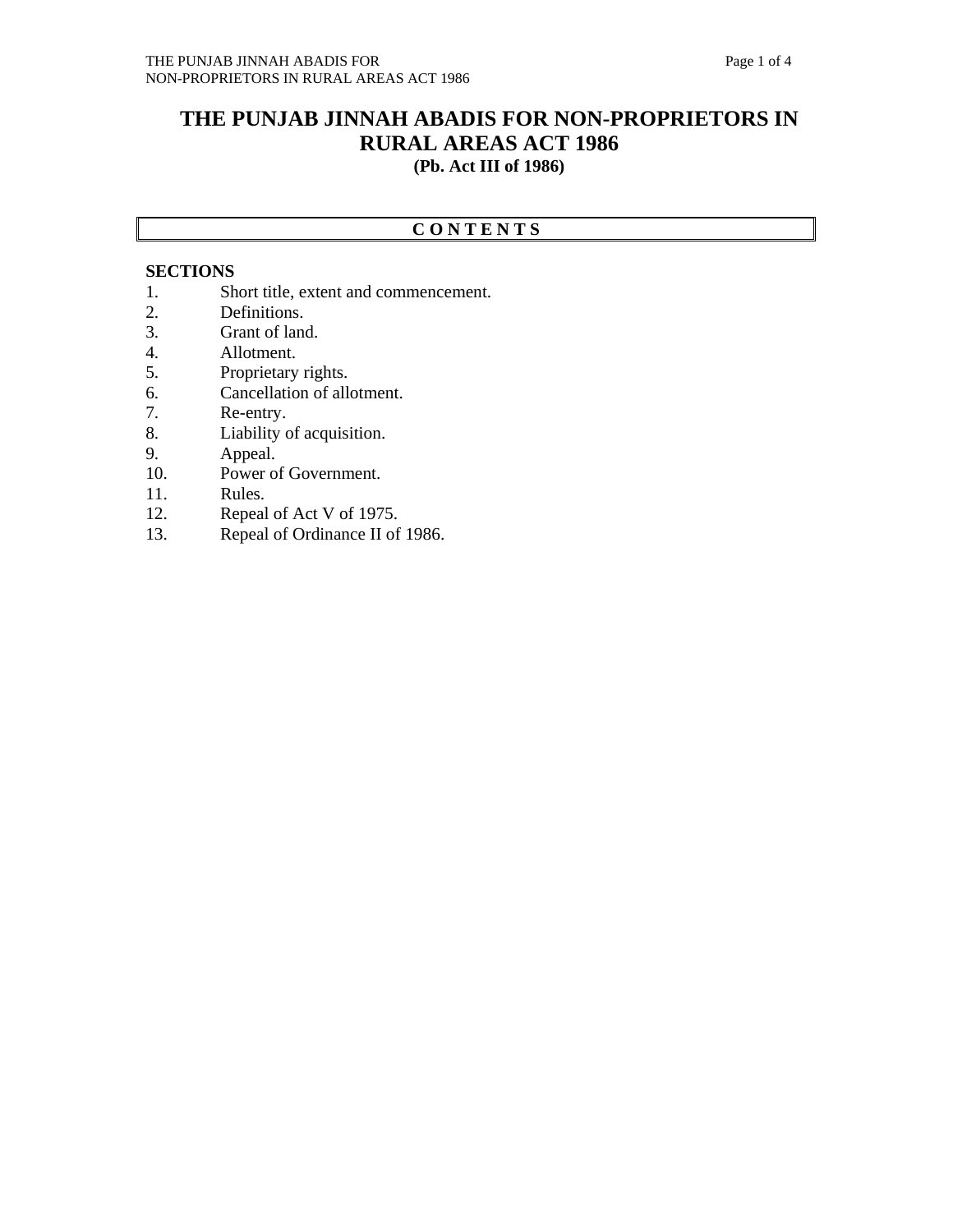## 1 **THE PUNJAB JINNAH ABADIS FOR NON-PROPRIETORS IN RURAL AREAS ACT 1986 (Pb. Act III of 1986)**

[31 May 1986]

*An Act to provide for housing facilities to non-proprietors in the rural areas of the Punjab* 

**Preamble.**— Whereas it is expedient to make provisions for providing housing facilities to non-proprietors in the rural areas of the Punjab and to provide for matters connected therewith or ancillary thereto;

It is hereby enacted as follows:-

**1.** Short title, extent and commencement.—(1) This Act may be called the Punjab Jinnah Abadis for Non-proprietors in Rural Areas Act 1986.

 (2) It shall apply to all rural areas in the Punjab except such rural areas as may be excluded from the operation of this Act through a notification by the Government.

(3) It shall come into force at once.

 **2. Definitions.—** In this Act, unless there is anything repugnant in the subject or context—

- (a) "Abadi-deh" means an area recorded as such in the record of rights and is a rural area;
- (b) "Allotment Committee" means a Committee which may be set up as prescribed for a revenue estate for the purposes of this Act;
- (c) "Collector" means a Collector of the District  $2$ [appointed under the Punjab Land Revenue Act, 1967 (XVII of 1967)] and includes  $\frac{3}{2}$ [a Deputy District Officer (Revenue)] or any Officer specially empowered by the Government to perform the functions of a Collector under this Act;
- $\frac{4}{1}$ (d) "Executive District Officer (Revenue)" means an Executive District Officer (Revenue) of the District and includes any other officer specially empowered by the Government to perform the functions of an Executive District Officer (Revenue) under this Act;]
	- $\frac{5}{2}$ [(e) \* [(e) \* \* \* \* \* \* \* \* \* \* \* \*];
	- (f) "Government" means the Government of the Punjab;
	- (g) "Non-proprietor" means a person who is permanently residing in a rural area and who or any member of whose family does not own any agricultural land or other immovable property anywhere in Pakistan;
	- (h) "Prescribed" means prescribed by rules made, instructions issued, or schemes sanctioned, by the Government under this Act;
	- (i) "Rural Area" means an area other than the area defined as urban area by or under any law relating to Local Government for the time being in force.

 *Explanation.—* For the purpose of clause (g)—

- (i) "family" means husband, wife and their unmarried children; and
- (ii) "immovable property" shall not include the structure raised by a non-proprietor on land not owned by him.

 **3. Grant of land.—** The Government may grant land, free of cost not exceeding seven marlas in a rural area, on such terms and conditions as may be prescribed, to a nonproprietor in the revenue estates in the Union Council in which he ordinarily resides, for the construction of a house by him for his residence.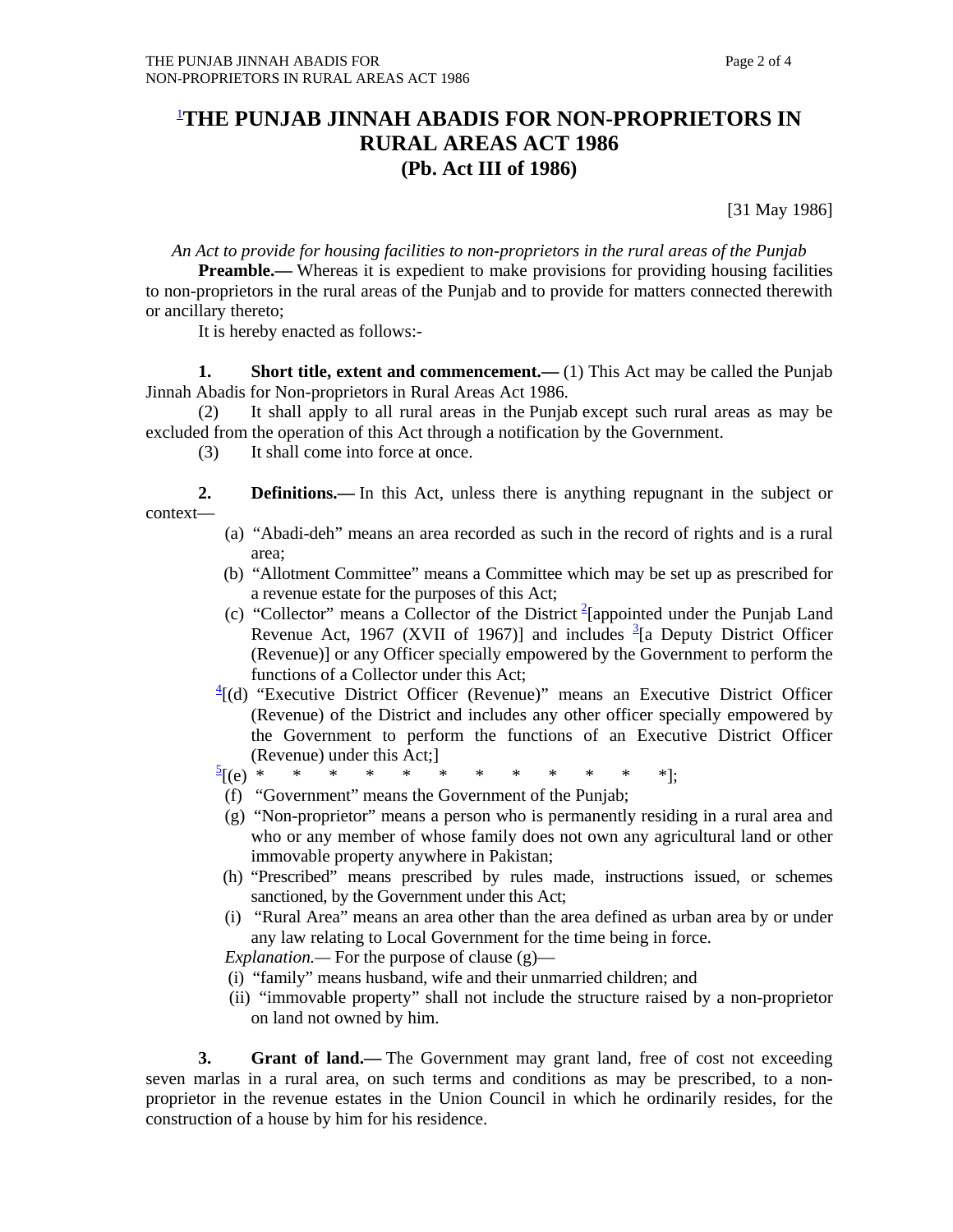**4.** Allotment.— To give effect to the provisions of section 3, the Collector may, on the recommendation of the Allotment Committee, allot land to non-proprietors.

 **5. Proprietary rights.—** On the completion of the construction of a house on the land allotted to him and subject to the condition that neither the house nor the land shall be alienated during a period of ten years from the date of allotment, the Government may grant proprietary rights to an allottee in such manner as may be prescribed.

*Explanation.*—If, before the commencement of this Act, an allottee had constructed a house on the land allotted to him under this Act, it shall be deemed as sufficient compliance of the provisions of sections 3 and 5.

**6.** Cancellation of allotment.— Notwithstanding the grant of proprietary rights to an allottee, the Collector shall, after giving the allottee an opportunity of being heard, cancel the allotment and resume the land if he is satisfied that the allottee—

- (a) furnished wrong information for securing allotment in his favour; or
- (b) has committed a breach of the conditions of allotment provided for by this Act, or by the rules made, instructions issued, or the schemes framed, under this Act:

 Provided that the allottee may be given reasonable time to rectify a breach mentioned in clause (b).

 **7. Re-entry.—** (1) Where land had been resumed under the provisions of section 6, the Collector may issue an order requiring the allottee to remove all buildings, structures and other property belonging to him from the site and to deliver vacant possession of the site to the Collector within a period not exceeding one month from the date of the order.

 (2) If the allottee fails to comply with the order issued under sub-section (1), the Collector may re-enter, take possession of the land and execute the order under sub-section (1).

 (3) In case of re-entry under sub-section (2), the building, structure and other property mentioned in sub-section (1) shall be sold.

 (4) The cost of execution under sub-sections (2) and (3) shall be recovered from the sale proceeds accruing under sub-section (3).

 **8. Liability of acquisition.—** Notwithstanding anything to the contrary contained in the Land Acquisition Act, 1894 or in any other law for the time being in force, land in rural areas including such residential sites in the village Shamlat and abadi deh in possession of nonproprietors whereupon the non-proprietors have built residential houses for permanent residence shall be liable to acquisition by Government at any time under that Act for the purpose of providing housing facilities and ancillary uses to non-proprietors under this Act:

 Provided that land on which there is an orchard, a well, a tubewell or on which there is a building constructed by the owner shall not be acquired for the purposes of this Act.

*Explanation*.— Acquisition of land for purposes of this Act shall be deemed as "public purpose" within the meaning of the Land Acquisition Act, 1894.

**9.** Appeal.— An appeal shall lie to the <sup>6</sup>[Executive District Officer (Revenue)]  $\frac{7}{1}$ [of the District] against every order made by the Collector under this Act and the decision of the  $^{8}$ [Executive District Officer (Revenue)]<sup>9</sup>[of the District] thereon shall be final:

Provided that—<br> $\frac{10}{1}$  \* \* \*  $\frac{10}{5}$  \* \* \* \* \* \* \* \* \* \* \* \* .

 $\frac{11}{11}$ [(i)] no order in any appeal under this section shall be passed without providing to the person to be affected thereby an opportunity of being heard; and